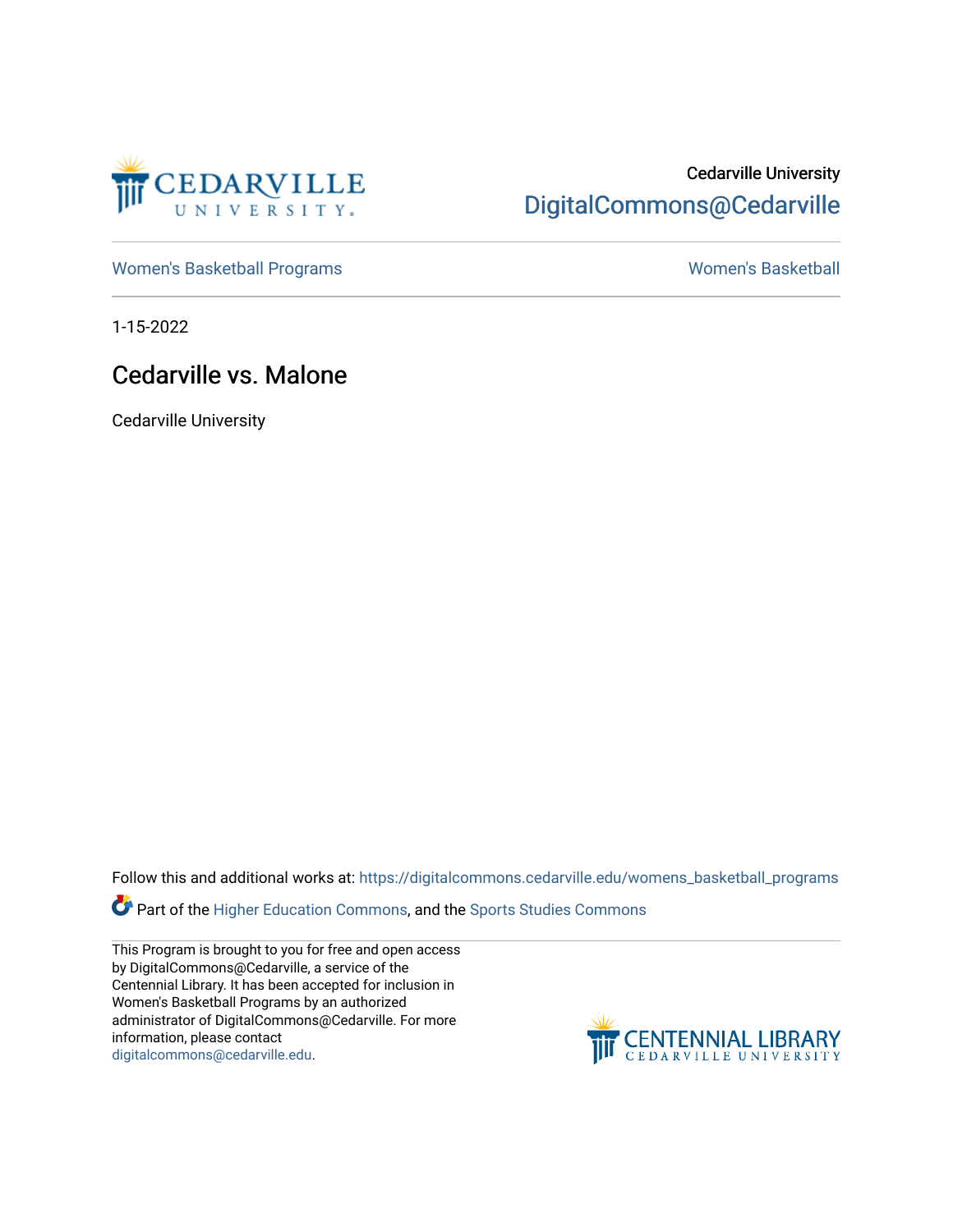



**Scan the codes for more....**

**Lady Jacket basketball info**



**Pioneer basketball info**



**G-MAC basketball info**





Minutes Away, with an Experience **Miles Above!** 



**Vieta** Division II

# **vs MALONE**



BUILT Ford PROUD

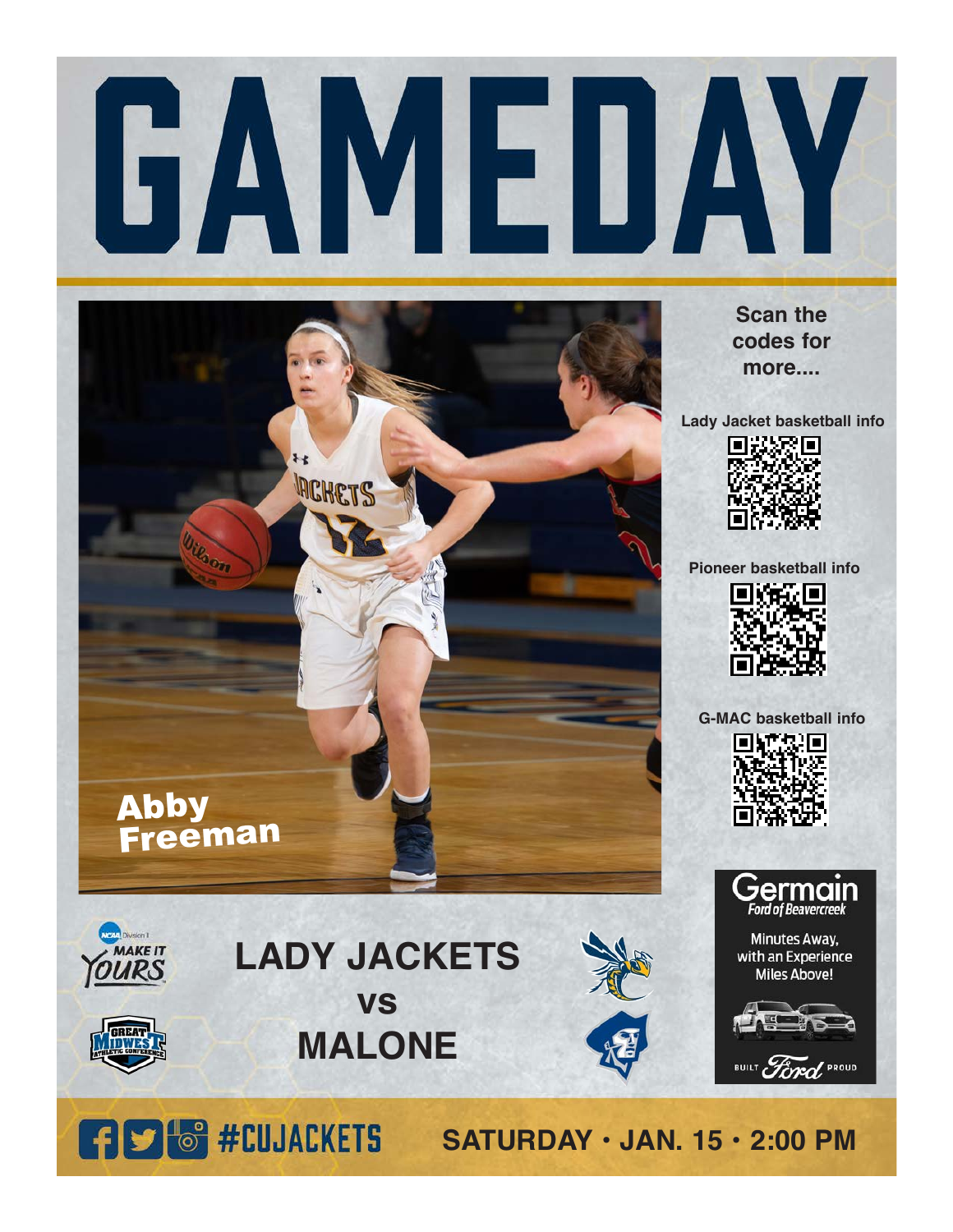### **2021-22 Cedarville University Basketball Statistics**

| <b>Game Records</b> |         |      | <b>Score by Periods</b> |                |            |      |     |     |      |           |            |
|---------------------|---------|------|-------------------------|----------------|------------|------|-----|-----|------|-----------|------------|
| Record              | Overall | Home | Away                    | <b>Neutral</b> | Team       | 1st' | 2nd | 3rd | 4th. | <b>OT</b> | <b>TOT</b> |
| <b>ALL GAMES</b>    | כ-      |      | $3-1$                   | $2 - 0$        | Cedarville | 222  | 279 |     | 246  | 20        | 1025       |
| <b>CONFERENCE</b>   |         |      | $3-1$                   | $0 - 0$        |            | ددء  |     | 247 |      |           |            |
| NON-CONFERENCE      | $-$     |      | $0 - 0$                 | $2 - 0$        | Opponents  | 217  | 203 | 197 | 230  | 16        | 863        |

|                 | <b>Team Box Score</b>     |           |             |            |               |      |               |      |           |      |                |                |                 |          |    |              |                |                |    |                |            |            |
|-----------------|---------------------------|-----------|-------------|------------|---------------|------|---------------|------|-----------|------|----------------|----------------|-----------------|----------|----|--------------|----------------|----------------|----|----------------|------------|------------|
|                 |                           |           |             |            | <b>Total</b>  |      | 3-Point       |      | F-Throw   |      |                |                | <b>Rebounds</b> |          |    |              |                |                |    |                |            |            |
|                 | No. Player                | GP-GS     | <b>MIN</b>  | <b>AVG</b> | <b>FG-FGA</b> | FG%  | 3FG-3FGA 3FG% |      | FT-FTA    | FT%  | <b>OFF</b>     | <b>DEF</b>     | <b>TOT</b>      | AVG      | PF | <b>DO</b>    | A              | <b>TO</b>      |    | <b>BLK STL</b> | <b>PTS</b> | <b>AVG</b> |
|                 | 0 CHAPMAN, Emily          | $14 - 14$ | 450:47      | 32.2       | 76-159        | .478 | 32-70         | .457 | 45-53     | .849 | 6              | 50             | 56              | 4.0      | 25 | $\mathbf{1}$ | 35             | 24             | 15 | 21             | 229        | 16.4       |
| 11              | <b>BOLENDER, Isabelle</b> | $6 - 6$   | 155:45      | 26.0       | $30 - 53$     | .566 | $6 - 18$      | .333 | $13-17$   | .765 | 3              | 26             | 29              | 4.8      |    | $\mathbf{0}$ | 12             | 6              | 0  | $\overline{2}$ | 79         | 13.2       |
|                 | 4 GARR, Paige             | 14-14     | 406:02      | 29.0       | 56-142        | .394 | 28-80         | .350 | 29-34     | .853 | 13             | 53             | 66              | 4.7      | 15 | 0            | 18             | 15             | 3  | 11             | 169        | 12.1       |
|                 | 3   WHEELER, Anne         | $3 - 0$   | 55:07 18.4  |            | $8 - 20$      | .400 | $6 - 11$      | .545 | $11 - 12$ | .917 | $\overline{2}$ | $\overline{2}$ | 4               | 1.3      | 8  | $\bf{0}$     | 6              | 8              | 0  | 4              | 33         | 11.0       |
|                 | 24   MADER, Allison       | $14 - 14$ | 396:17      | 28.3       | 52-128        | .406 | $10-41$       | .244 | 24-28     | .857 | 21             | 29             | 50              | 3.6      | 25 |              | 23             | 32             | 8  | 13             | 138        | 9.9        |
| 23              | SWEENEY, Lydia            | $13-8$    | 297:51 22.9 |            | 43-99         | .434 | $10-43$       | .233 | $3 - 8$   | .375 | 9              | 27             | 36              | 2.8      | 17 | $\Omega$     | 21             | 9              | 8  | 18             | 99         | 7.6        |
| 13 <sup>1</sup> | FEE, Makenna              | $3 - 3$   | 43:04 14.4  |            | $7 - 17$      | .412 | $3 - 8$       | .375 | $0 - 0$   | .000 | 2              | 12             | 14              | 4.7      | 8  |              |                | 5              | 0  |                | 17         | 5.7        |
|                 | 44 MOORE, Lexi            | $14-10$   | 318:20      | 22.7       | 28-68         | .412 | $1 - 4$       | .250 | $17-27$   | .630 | 29             | 54             | 83              | 5.9      | 42 | $\mathbf{0}$ | 19             | 20             | 8  | 20             | 74         | 5.3        |
|                 | 30   BUTTERBAUGH, Leah    | $1 - 0$   | 08:03       | 8.1        | $2 - 3$       | .667 | $0 - 1$       | .000 | $0 - 1$   | .000 | $\mathbf{0}$   |                |                 | 1.0      |    | 0            |                | 0              |    | 0              | 4          | 4.0        |
|                 | 5 STROCK, Taylor          | $12-0$    | 178:16 14.9 |            | 18-51         | .353 | $2 - 18$      | .111 | $5 - 7$   | .714 | 14             | 38             | 52              | 4.3      | 12 | $\Omega$     | 13             | 8              |    | 11             | 43         | 3.6        |
|                 | 12   FREEMAN, Abby        | $14-0$    | 199:16 14.2 |            | 17-50         | .340 | $9 - 33$      | .273 | $1-2$     | .500 | 6              | 19             | 25              | 1.8      | 14 | $\Omega$     | 17             | 10             |    | 5              | 44         | 3.1        |
|                 | 2 STACY, Taylor           | $11-0$    | 84:06       | 7.6        | $12 - 36$     | .333 | $9 - 28$      | .321 | $0 - 1$   | .000 | $\overline{2}$ | 6              | 8               | 0.7      |    | $\mathbf{0}$ | $\overline{2}$ | $\overline{2}$ |    |                | 33         | 3.0        |
| 33              | LANDING, Anna             | $9 - 0$   | 53:37       | 6.0        | $7 - 19$      | .368 | $0 - 2$       | .000 | $6-9$     | .667 | 10             | 10             | 20              | 2.2      | 9  |              |                | 3              |    |                | 20         | 2.2        |
| 21 <sup>1</sup> | ANKER, Karli              | $10-0$    | 77:58       | 7.8        | $6 - 25$      | .240 | $1 - 5$       | .200 | $9 - 12$  | .750 |                | 9              | 11              | 1.1      |    |              | 6              | 10             |    | 6              | 22         | 2.2        |
|                 | 20   MARSHALL, Allie      | $10-1$    | 125:32 12.6 |            | $9 - 25$      | .360 | $3-11$        | .273 | $0 - 2$   | .000 | 4              | 15             | 19              | 1.9      | 21 | $^{\circ}$   | 4              | 4              |    | 3              | 21         | 2.1        |
| Team            |                           |           |             |            |               |      |               |      |           |      | 28             | 33             | 61              |          |    |              |                | $\mathbf{q}$   |    |                |            |            |
| <b>Total</b>    |                           | 14        | 2850        |            | 371-895       | .415 | 120-373       | .322 | 163-213   | .765 | 151            | 384            | 535             | 38.2 213 |    | 1            | 181            | 165            | 52 | 117            | 1025       | 73.2       |
|                 | <b>Opponents</b>          | 14        | 2858        |            | 320-816       | .392 | 68-239        | .285 | 155-227   | .683 |                |                | 143 396 539     | 38.5 214 |    | 6            | 165            | 232            | 47 | 75             |            | 863 61.6   |



10 S. Main Street Cedarville 937-766-3000 **TripAdvisor Certificate of Excellence** 



on Route 68

EVERY DAY

### **2021-22 Malone University Basketball Statistics**

| <b>Game Records</b> |                |               | <b>Score by Periods</b> |                |             |            |                 |     |     |          |            |
|---------------------|----------------|---------------|-------------------------|----------------|-------------|------------|-----------------|-----|-----|----------|------------|
| Record              | <b>Overall</b> | Home          | Away                    | <b>Neutral</b> | <b>Team</b> | 1st        | 2 <sub>nd</sub> | 3rd | 4th | OT       | <b>TOT</b> |
| ALL GAMES           | $9 - 6$        | $\rightarrow$ |                         | $0 - 0$        |             |            |                 |     |     |          |            |
| <b>CONFERENCE</b>   | $-4$           |               | 2-3                     | $0 - 0$        | Malone      | 302        | 278             | 244 | 242 |          | 1066       |
| I NON-CONFERENCE    | $4 - 2$        | $-$           | $0 - 1$                 | $0 - 0$        | Opponents   | 771<br>، ے | 286             | 231 | 248 | $\Omega$ | 1036       |

#### **Team Box Score**

|       | No. Player            |              |             |      | <b>Total</b>  |      | 3-Point           |       | <b>F-Throw</b> |       |                |     | <b>Rebounds</b> |                      |    |                |     |           |          |                |            |            |
|-------|-----------------------|--------------|-------------|------|---------------|------|-------------------|-------|----------------|-------|----------------|-----|-----------------|----------------------|----|----------------|-----|-----------|----------|----------------|------------|------------|
|       |                       | <b>GP-GS</b> | <b>MIN</b>  | AVG  | <b>FG-FGA</b> |      | FG% 3FG-3FGA 3FG% |       | FT-FTA         | FT%   | OFF            |     |                 | <b>DEF TOT AVG</b>   | PF | DO             | A   | <b>TO</b> |          | <b>BLK STL</b> | <b>PTS</b> | <b>AVG</b> |
|       | 2 GROFF, Holly        | $15 - 15$    | 530:01      | 35.3 | 78-182        | .429 | 34-100            | 340   | 32-39          | .821  |                | 48  | 50              | 3.3                  | 21 | $\Omega$       | 45  | 26        | 0        | 20             | 222        | 14.8       |
|       | 4 CAMPBELL, Robin     | $15 - 15$    | 499:46 33.3 |      | 78-143        | .545 | 14-40             | 350   | $37 - 51$      | .725  | 16             | 53  | 69              | 4.6                  | 34 | $\Omega$       | 61  | 40        | $\Omega$ | 22             | 207        | 13.8       |
|       | 10 HUTCHISON, Alexis  | 14-14        | 409:15 29.2 |      | 64-153        | .418 | 13-43             | 302   | 23-29          | .793  | 13             | 39  | 52              | 3.7                  | 22 |                | 38  | 24        | 3        | 20             | 164        | 11.7       |
|       | 12   KALLAS, Emma     | $15 - 15$    | 384:02 25.6 |      | 55-112        | .491 | $5 - 13$          | .385  | 15-21          | .714  | 14             | 52  | 66              | 4.4                  | 37 |                | 23  | 28        | 3        | 10             | 130        | 8.7        |
|       | 14   SWIHART, Kelsey  | $15 - 7$     | 239:24 16.0 |      | 40-97         | .412 | $8 - 37$          | .216  | $8 - 11$       | .727  | 4              | 34  | 38              | 2.5                  | 34 |                | 14  | 20        | 4        | 13             | 96         | 6.4        |
|       | 13 HUNTER, Madison    | $15 - 7$     | 258:58 17.3 |      | $41 - 67$     | .612 | $3 - 14$          | .214  | $3 - 5$        | .600  | 10             | 36  | 46              | 3.1                  | 26 | $\overline{2}$ | 13  | 13        | $\Omega$ | $\overline{4}$ | 88         | 5.9        |
|       | 22 HORN, Kyli         | $15-2$       | 254:49 17.0 |      | 23-51         | 451  | $6 - 29$          | 207   | $8 - 16$       | .500  | 11             | 6   | 17              | 1.1                  | 14 |                | 6   | 10        | 0        | 2              | 60         | 4.0        |
|       | 24   POOLE, Mikayla   | $3-0$        | 40:19 13.4  |      | $3-10$        | .300 | $2 - 7$           | .286  | $3 - 4$        | .750  |                |     |                 | 2.3                  |    |                |     |           | 0        | $\mathbf{0}$   | 11         | 3.7        |
|       | 25   TROYER, Brooklyn | $13-0$       | 185:32 14.3 |      | 14-28         | .500 | 12-22             | 545   | $3-4$          | .750  | 8              | 18  | 26              | 2.0                  | 14 | 0              | 10  | 15        | 0        |                | 43         | 3.3        |
|       | 33 LUCAS, Bri         | $2 - 0$      | 14:08       | 7.1  | $2 - 3$       | .667 | $2 - 2$           | 1.000 | $0 - 0$        | .000  | $\overline{0}$ |     |                 | 0.5                  |    | $\mathbf{0}$   |     |           | $\Omega$ | $\Omega$       | 6          | 3.0        |
|       | 5 WEBER, Nikki        | $15-0$       | 153:48      | 10.3 | 13-24         | 542  | $5 - 13$          | 385   | $3-3$          | 1.000 |                | 15  | 22              | 1.5                  | 11 |                | 11  |           |          | 6              | 34         | 2.3        |
|       | 23 CLARK, Olivia      | $9 - 0$      | 40:34       | 4.5  | $2 - 4$       | .500 | $0 - 0$           | .000  | $1-6$          | .167  |                |     | 9               | 1.0                  | 5  | $\mathbf{0}$   |     |           |          |                | 5          | 0.6        |
| Team  |                       |              |             |      |               |      |                   |       |                |       | 18             | 18  | 36              |                      |    |                |     | 10        |          |                |            |            |
| Total |                       | 15           | 3011        |      | 413-874       | .473 | 104-320           | .325  | 136-189        | .720  | 107            | 332 | 439             | 29.3 220             |    | 3              | 224 | 198       | 12       |                | 106 1066   | 71.1       |
|       | <b>Opponents</b>      | 15           | 3007        |      | 401-845 .475  |      | 98-248            | .395  | 136-189        | .720  |                |     |                 | 126 370 496 33.1 224 |    | 6              | 226 | 246       | 29       | 79             | 1036 69.1  |            |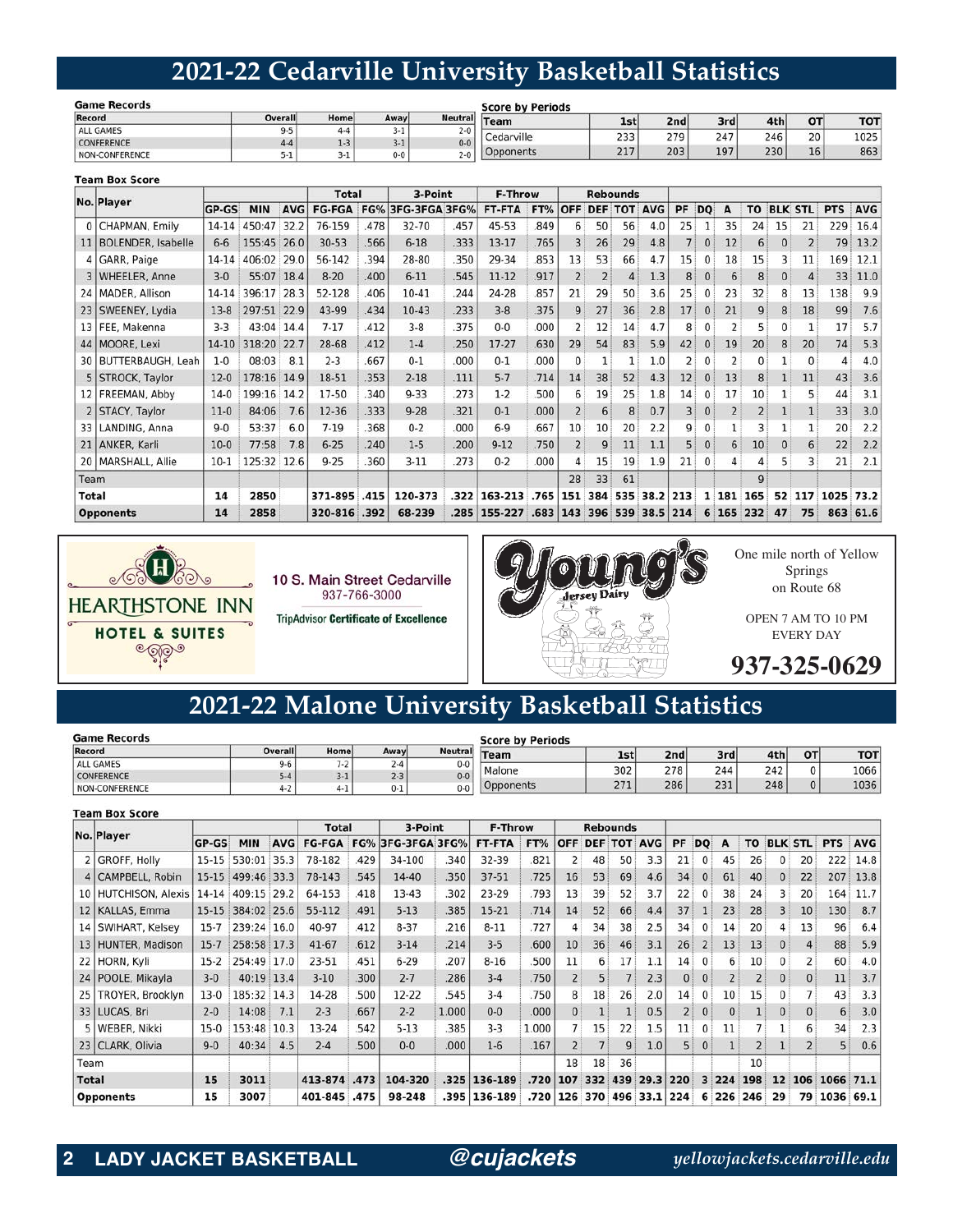## **Cedarville University "Lady Jackets" (9-5, 4-4)**

| HEAD COACH: JASON SMITH (1st year, 9-5, .643)<br>ASST. COACHES: KELSEY KEY, STEPHEN BUETTELL |                      |     |          |                |                  |          | Location Cedarville, OH<br>Founded1887 | Affiliation NCAA II, NCCAA I |       |  |            |    |
|----------------------------------------------------------------------------------------------|----------------------|-----|----------|----------------|------------------|----------|----------------------------------------|------------------------------|-------|--|------------|----|
| No                                                                                           | Player               | Pos | Ht       | Yr             | Hometown         | 3-Pt. FG | 2-Pt. FG                               | Free Throws                  | Fouls |  | 3FG 2FG FT | TP |
| $\Omega$                                                                                     | Emily Chapman        | G   | $5-5$    | Sr             | Proctorville, OH | 3333333  | 22222222222                            | 111111111111                 | 12345 |  |            |    |
| $\overline{2}$                                                                               | <b>Taylor Stacy</b>  | G   | $5 - 8$  | Fr             | Toledo, OH       | 3333333  | 22222222222                            | 111111111111                 | 12345 |  |            |    |
| 3                                                                                            | Anne Wheeler         | G   | $5-6$    | S <sub>o</sub> | Cincinnati, OH   | 3333333  | 22222222222                            | 111111111111                 | 12345 |  |            |    |
| 4                                                                                            | Paige Garr           | G   | $5-9$    | Jr             | Goshen, OH       | 3333333  | 22222222222                            | 111111111111                 | 12345 |  |            |    |
| 5                                                                                            | <b>Taylor Strock</b> | G   | $5-6$    | Fr             | Napoleon, OH     | 3333333  | 22222222222                            | 111111111111                 | 12345 |  |            |    |
| 11                                                                                           | Isabelle Bolender    | G   | $5 - 10$ | Jr             | Cedarville, OH   | 3333333  | 22222222222                            | 11111111111                  | 12345 |  |            |    |
| 12                                                                                           | Abby Freeman         | G   | $5-6$    | Jr             | Delta, OH        | 3333333  | 22222222222                            | 111111111111                 | 12345 |  |            |    |
| 13                                                                                           | Makenna Fee          | F   | $6-0$    | Jr             | Seymour, IN      | 3333333  | 22222222222                            | 111111111111                 | 12345 |  |            |    |
| 21                                                                                           | Karli Anker          | G   | $5 - 7$  | Fr             | Akron, OH        | 3333333  | 22222222222                            | 111111111111                 | 12345 |  |            |    |
| 23                                                                                           | Lydia Sweeney        | G   | $5-8$    | S <sub>o</sub> | Grand Island, NY | 3333333  | 22222222222                            | 111111111111                 | 12345 |  |            |    |
| 24                                                                                           | Allison Mader        | G   | $5 - 7$  | Sr             | Tipp City, OH    | 3333333  | 22222222222                            | 111111111111                 | 12345 |  |            |    |
| 30                                                                                           | Leah Butterbaugh     | G   | $5-8$    | Fr             | Waynesville, OH  | 3333333  | 22222222222                            | 111111111111                 | 12345 |  |            |    |
| 33                                                                                           | Anna Landing         | F   | $6 - 1$  | Fr             | Beavercreek, OH  | 3333333  | 22222222222                            | 111111111111                 | 12345 |  |            |    |
| 44                                                                                           | Lexi Moore           | F   | $5-10$   | Sr             | Beavercreek, OH  | 3333333  | 22222222222                            | 111111111111                 | 12345 |  |            |    |
|                                                                                              |                      |     |          |                |                  | 3333333  | 22222222222                            | 111111111111                 | 12345 |  |            |    |
|                                                                                              |                      |     |          |                |                  | 3333333  | 22222222222                            | 111111111111                 | 12345 |  |            |    |

Serving Greene County and Surrounding Areas

Cedarland

EVENT CENTER

You could give your people



### **Malone University "Pioneers" (9-6, 5-4)**

| HEAD COACH: SELANA REALE (4th year, 52-42, .553) |                        |      |          |                |                    |          | LocationCanton, OH | Enrollment1,700    |       |                        |         |  |
|--------------------------------------------------|------------------------|------|----------|----------------|--------------------|----------|--------------------|--------------------|-------|------------------------|---------|--|
| ASSISTANT COACHES: KYLE BIGLIN, SHAVON ROBINSON  |                        |      |          |                |                    |          | Founded1892        | AffiliationNCAA II |       |                        |         |  |
|                                                  | No Player              | lPos | Ht       | Yr             | Hometown           | 3-Pt. FG | 2-Pt. FG           | Free Throws        | Fouls | $\ $ 3FG $\ $ 2FG $\ $ | FT I TP |  |
| $\overline{2}$                                   | <b>Holly Groff</b>     | G    | $5 - 4$  | Gr             | Macedonia, OH      | 3333333  | 22222222222        | 111111111111       | 12345 |                        |         |  |
| 4                                                | Robin Campbell         | G    | $5-4$    | Sr             | Alliance, OH       | 3333333  | 22222222222        | 111111111111       | 12345 |                        |         |  |
| 5                                                | Nikki Weber            | G    | $5 - 4$  | Jr             | Loudonville, OH    | 3333333  | 22222222222        | 111111111111       | 12345 |                        |         |  |
| 10                                               | Alexis Hutchison       | G    | $5 - 7$  | Jr             | Centerville, OH    | 3333333  | 22222222222        | 111111111111       | 12345 |                        |         |  |
| 11                                               | Jade Abdulla           | G/F  | $5 - 8$  | Jr             | North Canton, OH   | 3333333  | 22222222222        | 111111111111       | 12345 |                        |         |  |
| 12                                               | Emma Kallas            | G/F  | $5 - 11$ | Jr             | Waukesha, WI       | 3333333  | 22222222222        | 11111111111        | 12345 |                        |         |  |
| 13                                               | <b>Madison Hunter</b>  | G    | $5 - 11$ | Sr             | New Concord, OH    | 3333333  | 22222222222        | 111111111111       | 12345 |                        |         |  |
| 14                                               | <b>Kelsey Swihart</b>  | F    | $5 - 11$ | Fr             | Sugarcreek, OH     | 3333333  | 22222222222        | 111111111111       | 12345 |                        |         |  |
| 20                                               | Keziah Bachert         | G/F  | $5 - 8$  | Fr             | Waco, TX           | 3333333  | 22222222222        | 111111111111       | 12345 |                        |         |  |
| 22                                               | Kyli Horn              | G    | $5-5$    | Fr             | Millersburg, OH    | 3333333  | 22222222222        | 111111111111       | 12345 |                        |         |  |
| 23                                               | Olivia Clark           | F    | $6 - 2$  | Sr             | Jackson Center, OH | 3333333  | 22222222222        | 111111111111       | 12345 |                        |         |  |
| 24                                               | Mikayla Poole          | G    | $5 - 8$  | Sr             | Carrollton, OH     | 3333333  | 22222222222        | 11111111111        | 12345 |                        |         |  |
| 25                                               | <b>Brooklyn Troyer</b> | G/F  | $5 - 7$  | Fr             | Apple Creek, OH    | 3333333  | 22222222222        | 11111111111        | 12345 |                        |         |  |
| 32                                               | Myla Kline             | G    | $5 - 8$  | Fr.            | Holland, NY        | 3333333  | 22222222222        | 111111111111       | 12345 |                        |         |  |
| 33                                               | <b>Bri Lucas</b>       | F    | $6-0$    | S <sub>o</sub> | Fort Wayne, IN     | 3333333  | 22222222222        | 11111111111        | 12345 |                        |         |  |
| 44                                               | <b>Grace Forrest</b>   | G    | $5 - 8$  | Fr.            | Mechanicsburg, OH  | 3333333  | 22222222222        | 11111111111        | 12345 |                        |         |  |

*@cujackets*

*yellowjackets.cedarville.edu* **LADY JACKET BASKETBALL 3**



### **BOOKING EVENTS NOW!** Banquets • Receptions • Parties Meetings • Auctions

Banquet capacity: 225-250

**(937) 766-2300**



 $41.68$